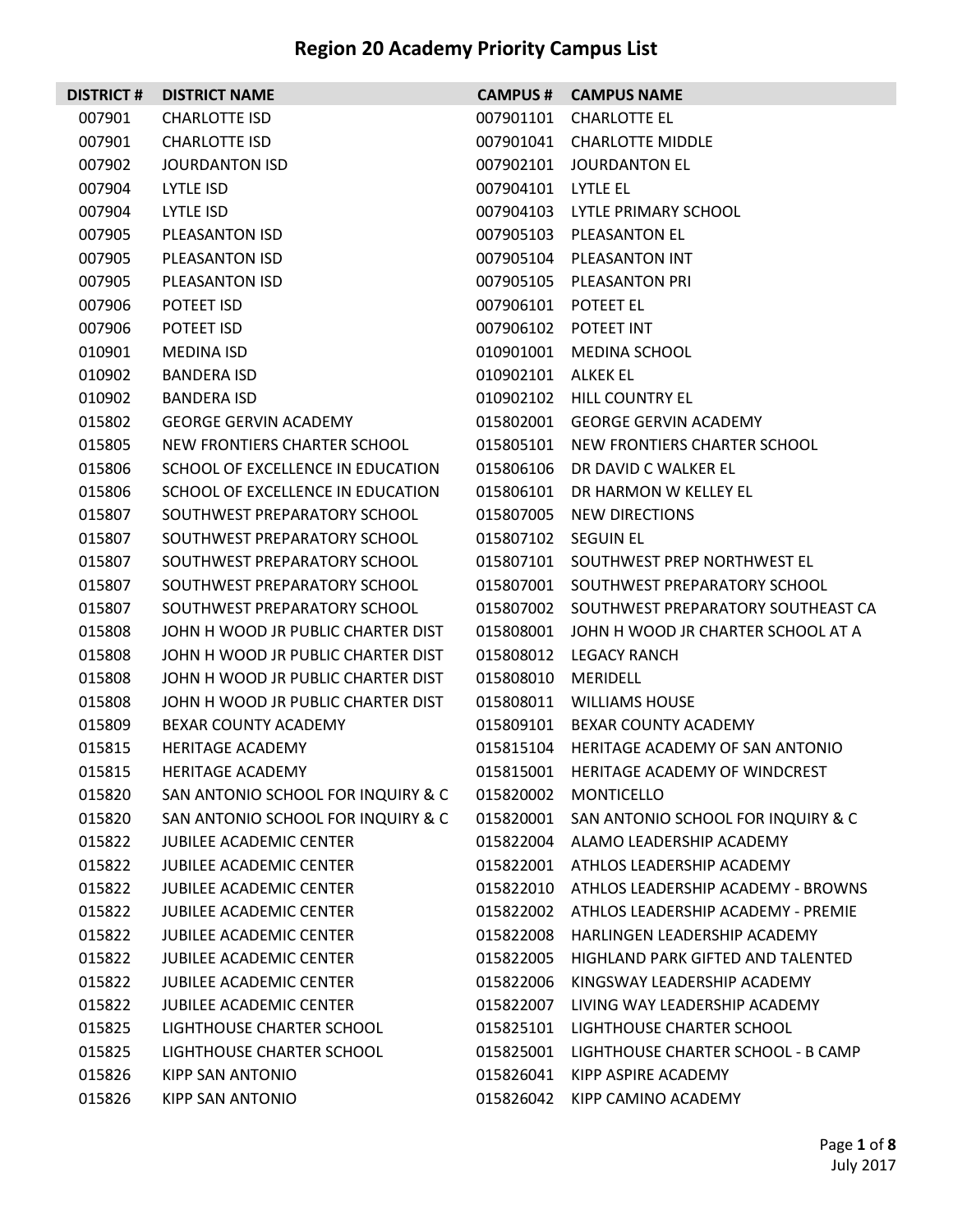| <b>DISTRICT#</b> | <b>DISTRICT NAME</b>               | <b>CAMPUS #</b>     | <b>CAMPUS NAME</b>                        |
|------------------|------------------------------------|---------------------|-------------------------------------------|
| 015826           | KIPP SAN ANTONIO                   | 015826102           | KIPP ESPERANZA DUAL LANGUAGE ACADE        |
| 015826           | KIPP SAN ANTONIO                   | 015826043           | KIPP PODER ACADEMY                        |
| 015826           | KIPP SAN ANTONIO                   | 015826101           | KIPP UN MUNDO DUAL LANGUAGE ACADEM        |
| 015827           | SCHOOL OF SCIENCE AND TECHNOLOGY   | 015827003           | SCHOOL OF SCIENCE AND TECHNOLOGY H        |
| 015828           | HARMONY SCIENCE ACAD (SAN ANTONIO) | 015828006           | HARMONY SCHOOL OF EXCELLENCE - SAN        |
| 015828           | HARMONY SCIENCE ACAD (SAN ANTONIO) | 015828004           | HARMONY SCHOOL OF INNOVATION - LAR        |
| 015828           | HARMONY SCIENCE ACAD (SAN ANTONIO) | 015828002           | HARMONY SCHOOL OF INNOVATION - SAN        |
| 015828           | HARMONY SCIENCE ACAD (SAN ANTONIO) | 015828005           | <b>HARMONY SCIENCE ACADEMY - BROWNSVI</b> |
| 015830           | BROOKS ACADEMY OF SCIENCE AND ENGI | 015830001           | BROOKS ACADEMY OF SCIENCE AND ENGI        |
| 015830           | BROOKS ACADEMY OF SCIENCE AND ENGI | 015830101           | <b>BROOKS ESTRELLA ACADEMY</b>            |
| 015830           | BROOKS ACADEMY OF SCIENCE AND ENGI | 015830102           | BROOKS INTERNATIONAL STUDIES ACADE        |
| 015831           | SCHOOL OF SCIENCE AND TECHNOLOGY D | 015831003           | SCHOOL OF SCIENCE AND TECHNOLOGY A        |
| 015831           | SCHOOL OF SCIENCE AND TECHNOLOGY D | 015831002           | SCHOOL OF SCIENCE AND TECHNOLOGY C        |
| 015831           | SCHOOL OF SCIENCE AND TECHNOLOGY D | 015831001           | SCHOOL OF SCIENCE AND TECHNOLOGY D        |
| 015904           | <b>HARLANDALE ISD</b>              | 015904102           | <b>BELLAIRE EL</b>                        |
| 015904           | HARLANDALE ISD                     | 015904101           | <b>CARROLL BELL EL</b>                    |
| 015904           | <b>HARLANDALE ISD</b>              |                     | 015904103 COLLIER EL                      |
| 015904           | <b>HARLANDALE ISD</b>              | 015904104           | <b>COLUMBIA HEIGHTS EL</b>                |
| 015904           | <b>HARLANDALE ISD</b>              |                     | 015904116 E H GILBERT EL                  |
| 015904           | <b>HARLANDALE ISD</b>              | 015904107           | <b>GILLETTE EL</b>                        |
| 015904           | <b>HARLANDALE ISD</b>              |                     | 015904108 H W SCHULZE EL                  |
| 015904           | <b>HARLANDALE ISD</b>              | 015904115           | JEWEL C WIETZEL CENTER                    |
| 015904           | <b>HARLANDALE ISD</b>              | 015904109           | <b>MORRILL EL</b>                         |
| 015904           | <b>HARLANDALE ISD</b>              | 015904110           | <b>RAYBURN EL</b>                         |
| 015904           | <b>HARLANDALE ISD</b>              | 015904105           | STONEWALL/FLANDERS EL                     |
| 015904           | <b>HARLANDALE ISD</b>              |                     | 015904106 V M ADAMS EL                    |
| 015904           | <b>HARLANDALE ISD</b>              | 015904113 VESTAL EL |                                           |
| 015904           | HARLANDALE ISD                     | 015904114           | <b>WRIGHT EL</b>                          |
| 015905           | EDGEWOOD ISD                       | 015905106           | ALONSO S PERALES EL                       |
| 015905           | <b>EDGEWOOD ISD</b>                |                     | 015905124 BURLESON CENTER                 |
| 015905           | EDGEWOOD ISD                       | 015905126           | EL DAEP                                   |
| 015905           | EDGEWOOD ISD                       | 015905108           | <b>GARDENDALE EL</b>                      |
| 015905           | EDGEWOOD ISD                       | 015905117           | H B GONZALEZ EL                           |
| 015905           | EDGEWOOD ISD                       | 015905109           | L B JOHNSON EL                            |
| 015905           | EDGEWOOD ISD                       | 015905110           | LAS PALMAS EL                             |
| 015905           | EDGEWOOD ISD                       | 015905112           | <b>LOMA PARK EL</b>                       |
| 015905           | EDGEWOOD ISD                       | 015905113           | <b>ROOSEVELT EL</b>                       |
| 015905           | EDGEWOOD ISD                       | 015905104           | <b>ROY CISNEROS EL</b>                    |
| 015905           | EDGEWOOD ISD                       | 015905114           | <b>STAFFORD EL</b>                        |
| 015905           | EDGEWOOD ISD                       | 015905116           | <b>WINSTON EL</b>                         |
| 015907           | <b>SAN ANTONIO ISD</b>             | 015907117           | <b>AGNES COTTON EL</b>                    |
| 015907           | <b>SAN ANTONIO ISD</b>             | 015907101           | ARNOLD EL                                 |
| 015907           | SAN ANTONIO ISD                    | 015907105           | <b>BASKIN EL</b>                          |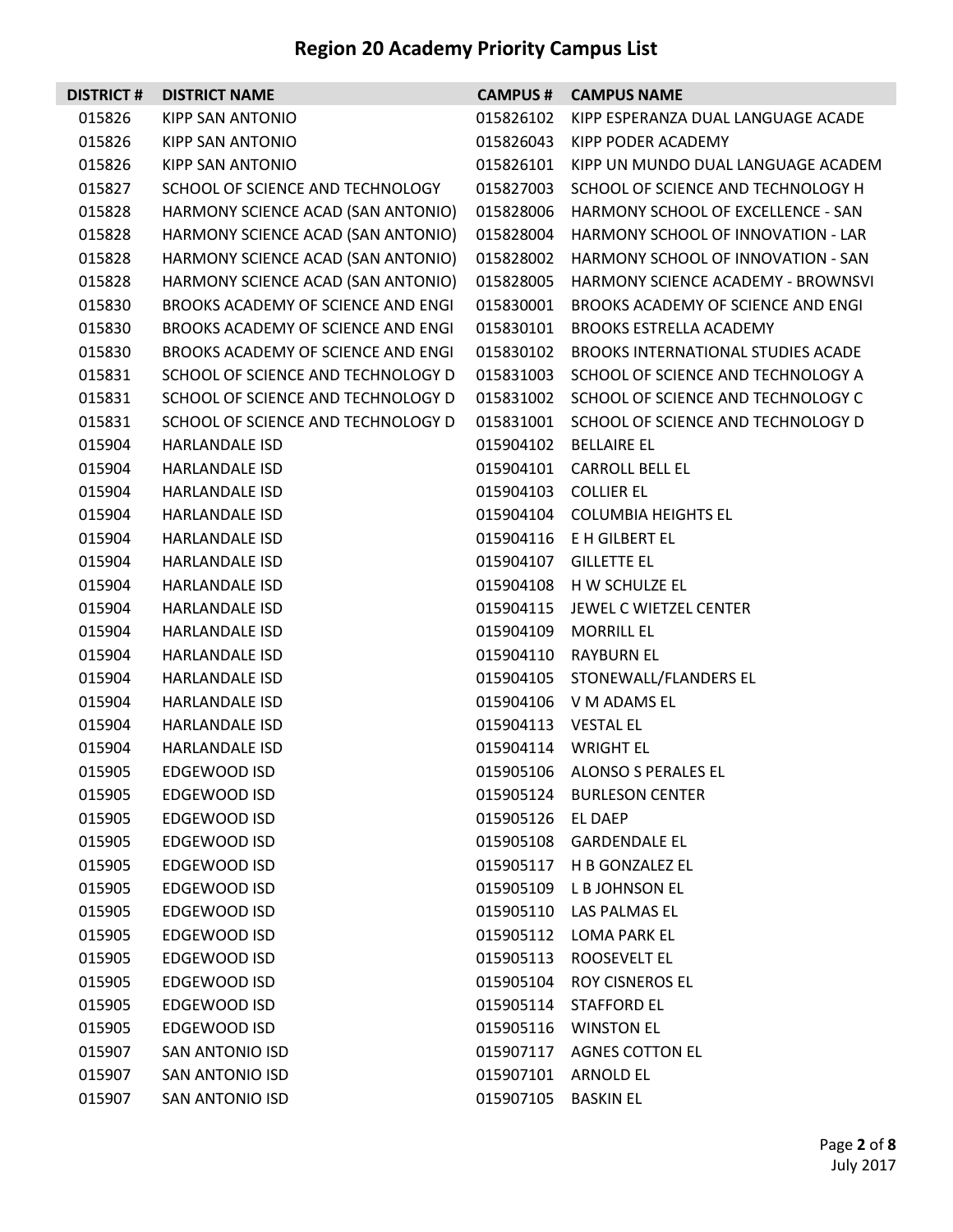|        | <b>DISTRICT # DISTRICT NAME</b> |                    | <b>CAMPUS # CAMPUS NAME</b>                  |
|--------|---------------------------------|--------------------|----------------------------------------------|
| 015907 | <b>SAN ANTONIO ISD</b>          | 015907106          | <b>BEACON HILL EL</b>                        |
| 015907 | <b>SAN ANTONIO ISD</b>          | 015907107          | <b>BONHAM ACADEMY</b>                        |
| 015907 | <b>SAN ANTONIO ISD</b>          | 015907147          | <b>BOWDEN EL</b>                             |
| 015907 | <b>SAN ANTONIO ISD</b>          | 015907112          | <b>BRISCOE EL</b>                            |
| 015907 | <b>SAN ANTONIO ISD</b>          | 015907114          | <b>CAMERON EL</b>                            |
| 015907 | <b>SAN ANTONIO ISD</b>          |                    | 015907103 CHARLES C BALL ACADEMY             |
| 015907 | <b>SAN ANTONIO ISD</b>          | 015907129          | <b>CHARLES GRAEBNER EL</b>                   |
| 015907 | <b>SAN ANTONIO ISD</b>          |                    | 015907201 CHILDREN'S SHELTER OF SA           |
| 015907 | <b>SAN ANTONIO ISD</b>          | 015907116          | <b>COLLINS GARDEN EL</b>                     |
| 015907 | SAN ANTONIO ISD                 |                    | 015907162 DAVID BARKLEY/FRANCISCO RUIZ EL    |
| 015907 | <b>SAN ANTONIO ISD</b>          | 015907118          | DAVID CROCKETT EL                            |
| 015907 | <b>SAN ANTONIO ISD</b>          |                    | 015907121 DE ZAVALA EL                       |
| 015907 | <b>SAN ANTONIO ISD</b>          | 015907153          | <b>DORIE MILLER EL</b>                       |
| 015907 | <b>SAN ANTONIO ISD</b>          | 015907119          | <b>DOUGLASS EL</b>                           |
| 015907 | <b>SAN ANTONIO ISD</b>          | 015907141          | ELOISE JAPHET EL                             |
| 015907 | SAN ANTONIO ISD                 |                    | 015907123 FENWICK EL                         |
| 015907 | <b>SAN ANTONIO ISD</b>          | 015907125          | <b>FOSTER EL</b>                             |
| 015907 | SAN ANTONIO ISD                 |                    | 015907026 FOX TECH INSTITUTE OF ADVANCED LEA |
| 015907 | <b>SAN ANTONIO ISD</b>          | 015907126          | <b>FRANKLIN EL</b>                           |
| 015907 | <b>SAN ANTONIO ISD</b>          | 015907127 GATES EL |                                              |
| 015907 | <b>SAN ANTONIO ISD</b>          | 015907143          | <b>GEORGE E KELLY EL</b>                     |
| 015907 | <b>SAN ANTONIO ISD</b>          |                    | 015907179 HAWTHORNE PK-8 ACADEMY             |
| 015907 | <b>SAN ANTONIO ISD</b>          | 015907132          | <b>HERFF EL</b>                              |
| 015907 | <b>SAN ANTONIO ISD</b>          | 015907134          | HIGHLAND HILLS EL                            |
| 015907 | <b>SAN ANTONIO ISD</b>          | 015907135          | <b>HIGHLAND PARK EL</b>                      |
| 015907 | <b>SAN ANTONIO ISD</b>          | 015907136          | HILLCREST EL                                 |
| 015907 | <b>SAN ANTONIO ISD</b>          | 015907137          | <b>HIRSCH EL</b>                             |
| 015907 | <b>SAN ANTONIO ISD</b>          |                    | 015907139 HUPPERTZ EL                        |
| 015907 | <b>SAN ANTONIO ISD</b>          |                    | 015907110 JT BRACKENRIDGE EL                 |
| 015907 | SAN ANTONIO ISD                 | 015907146 LAMAR EL |                                              |
| 015907 | <b>SAN ANTONIO ISD</b>          | 015907142          | M L KING ACADEMY                             |
| 015907 | <b>SAN ANTONIO ISD</b>          | 015907148          | <b>MADISON EL</b>                            |
| 015907 | <b>SAN ANTONIO ISD</b>          | 015907149          | <b>MARGIL EL</b>                             |
| 015907 | <b>SAN ANTONIO ISD</b>          | 015907150          | <b>MAVERICK EL</b>                           |
| 015907 | <b>SAN ANTONIO ISD</b>          | 015907210          | MISSION ACADEMY                              |
| 015907 | <b>SAN ANTONIO ISD</b>          | 015907124          | <b>MURIEL FORBES EL</b>                      |
| 015907 | SAN ANTONIO ISD                 | 015907155          | NEAL EL                                      |
| 015907 | SAN ANTONIO ISD                 | 015907157          | OGDEN EL                                     |
| 015907 | <b>SAN ANTONIO ISD</b>          | 015907168          | P F STEWART EL                               |
| 015907 | <b>SAN ANTONIO ISD</b>          | 015907158          | PERSHING EL                                  |
| 015907 | SAN ANTONIO ISD                 | 015907160          | RIVERSIDE PARK EL                            |
| 015907 | SAN ANTONIO ISD                 |                    | 015907131 ROBERT B GREEN EL                  |
| 015907 | <b>SAN ANTONIO ISD</b>          |                    | 015907140 RODRIGUEZ EL                       |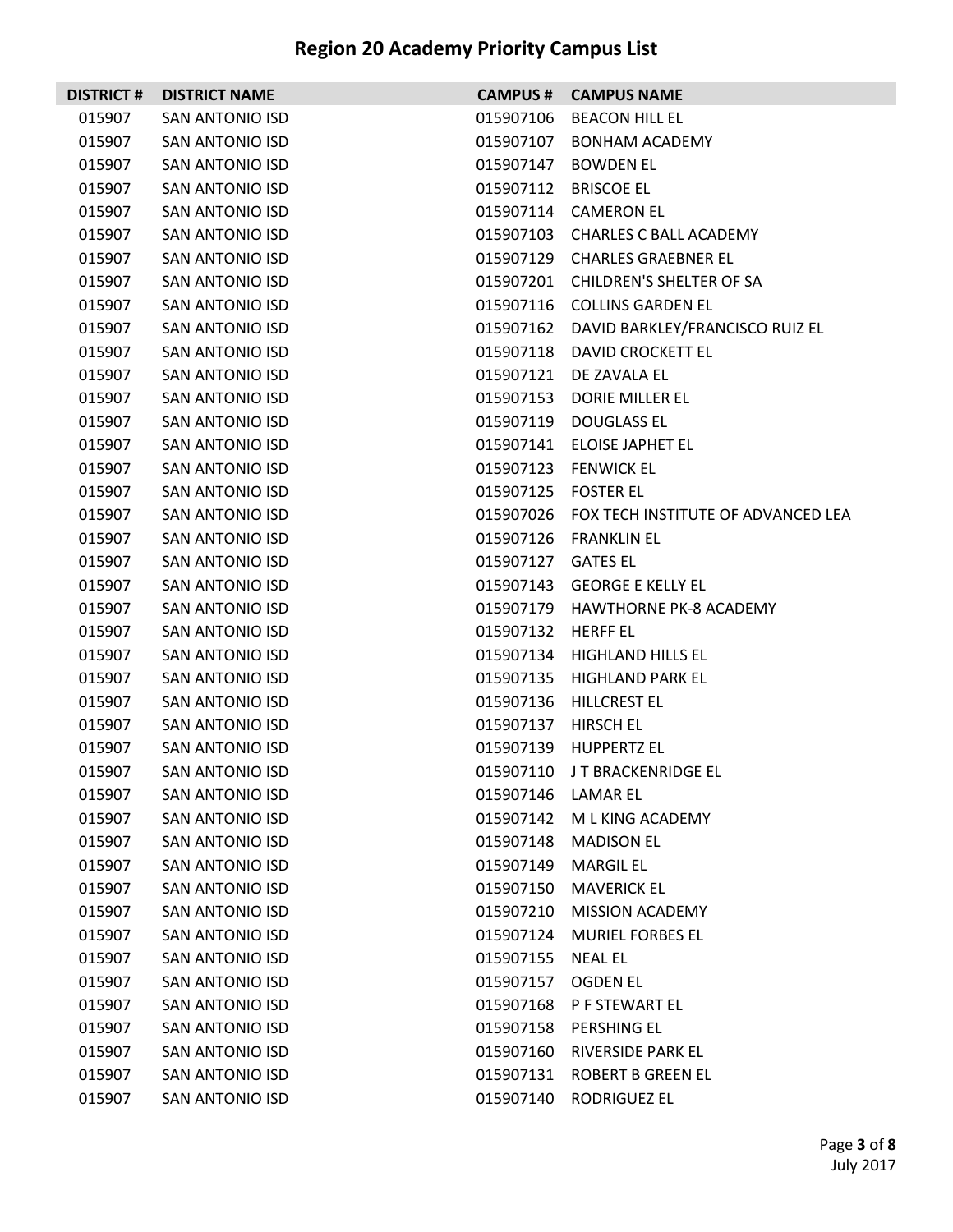| <b>DISTRICT#</b> | <b>DISTRICT NAME</b>   |                    | <b>CAMPUS # CAMPUS NAME</b>              |
|------------------|------------------------|--------------------|------------------------------------------|
| 015907           | <b>SAN ANTONIO ISD</b> | 015907161          | <b>ROGERS EL</b>                         |
| 015907           | <b>SAN ANTONIO ISD</b> | 015907144          | SARAH S KING EL                          |
| 015907           | <b>SAN ANTONIO ISD</b> | 015907164          | <b>SCHENCK EL</b>                        |
| 015907           | <b>SAN ANTONIO ISD</b> | 015907165          | SMITH EL                                 |
| 015907           | <b>SAN ANTONIO ISD</b> | 015907169          | <b>STORM EL</b>                          |
| 015907           | SAN ANTONIO ISD        |                    | 015907172 WASHINGTON EL                  |
| 015907           | <b>SAN ANTONIO ISD</b> | 015907174          | <b>WILSON EL</b>                         |
| 015907           | SAN ANTONIO ISD        |                    | 015907175 WOODLAWN ACADEMY               |
| 015907           | <b>SAN ANTONIO ISD</b> | 015907176          | <b>WOODLAWN HILLS EL</b>                 |
| 015907           | SAN ANTONIO ISD        |                    | 015907177 YOUNG MEN'S LEADERSHIP ACADEMY |
| 015908           | SOUTH SAN ANTONIO ISD  | 015908101          | ATHENS EL                                |
| 015908           | SOUTH SAN ANTONIO ISD  | 015908109          | FIVE PALMS EL                            |
| 015908           | SOUTH SAN ANTONIO ISD  | 015908108          | <b>FRANK MADLA EL</b>                    |
| 015908           | SOUTH SAN ANTONIO ISD  | 015908104          | <b>HUTCHINS EL</b>                       |
| 015908           | SOUTH SAN ANTONIO ISD  | 015908105          | KINDRED EL                               |
| 015908           | SOUTH SAN ANTONIO ISD  | 015908112          | MIGUEL CARRILLO JR EL                    |
| 015908           | SOUTH SAN ANTONIO ISD  | 015908110          | <b>NEIL ARMSTRONG EL</b>                 |
| 015908           | SOUTH SAN ANTONIO ISD  | 015908106          | <b>PALO ALTO EL</b>                      |
| 015908           | SOUTH SAN ANTONIO ISD  | 015908107          | <b>PRICE EL</b>                          |
| 015908           | SOUTH SAN ANTONIO ISD  | 015908113          | ROY BENAVIDEZ EL                         |
| 015909           | SOMERSET ISD           | 015909104          | S/SGT MICHAEL P BARRERA VETERANS E       |
| 015909           | SOMERSET ISD           | 015909105          | SAVANNAH HEIGHTS INT                     |
| 015909           | SOMERSET ISD           | 015909103          | SOMERSET EARLY CHILDHOOD EL              |
| 015909           | SOMERSET ISD           | 015909101          | SOMERSET EL                              |
| 015910           | <b>NORTH EAST ISD</b>  | 015910160          | <b>ALTERNATIVE EL</b>                    |
| 015910           | <b>NORTH EAST ISD</b>  |                    | 015910118 CAMELOT EL                     |
| 015910           | <b>NORTH EAST ISD</b>  | 015910119          | <b>CLEAR SPRING EL</b>                   |
| 015910           | <b>NORTH EAST ISD</b>  |                    | 015910103 COLONIAL HILLS EL              |
| 015910           | NORTH EAST ISD         |                    | 015910104 DELLVIEW EL                    |
| 015910           | <b>NORTH EAST ISD</b>  |                    | 015910105 EAST TERRELL HILLS EL          |
| 015910           | <b>NORTH EAST ISD</b>  | 015910121          | EL DORADO EL                             |
| 015910           | <b>NORTH EAST ISD</b>  | 015910130          | <b>FOX RUN EL</b>                        |
| 015910           | <b>NORTH EAST ISD</b>  | 015910106          | <b>HARMONY HILLS EL</b>                  |
| 015910           | <b>NORTH EAST ISD</b>  | 015910107          | JACKSON-KELLER EL                        |
| 015910           | <b>NORTH EAST ISD</b>  | 015910108          | <b>LARKSPUR EL</b>                       |
| 015910           | <b>NORTH EAST ISD</b>  | 015910122          | <b>MONTGOMERY EL</b>                     |
| 015910           | <b>NORTH EAST ISD</b>  | 015910127          | <b>NORTHERN HILLS EL</b>                 |
| 015910           | <b>NORTH EAST ISD</b>  | 015910110          | OAK GROVE EL                             |
| 015910           | <b>NORTH EAST ISD</b>  | 015910111          | OLMOS EL                                 |
| 015910           | <b>NORTH EAST ISD</b>  | 015910120          | <b>REGENCY PLACE EL</b>                  |
| 015910           | <b>NORTH EAST ISD</b>  | 015910112          | RIDGEVIEW EL                             |
| 015910           | <b>NORTH EAST ISD</b>  | 015910138          | ROYAL RIDGE EL                           |
| 015910           | <b>NORTH EAST ISD</b>  | 015910113 SERNA EL |                                          |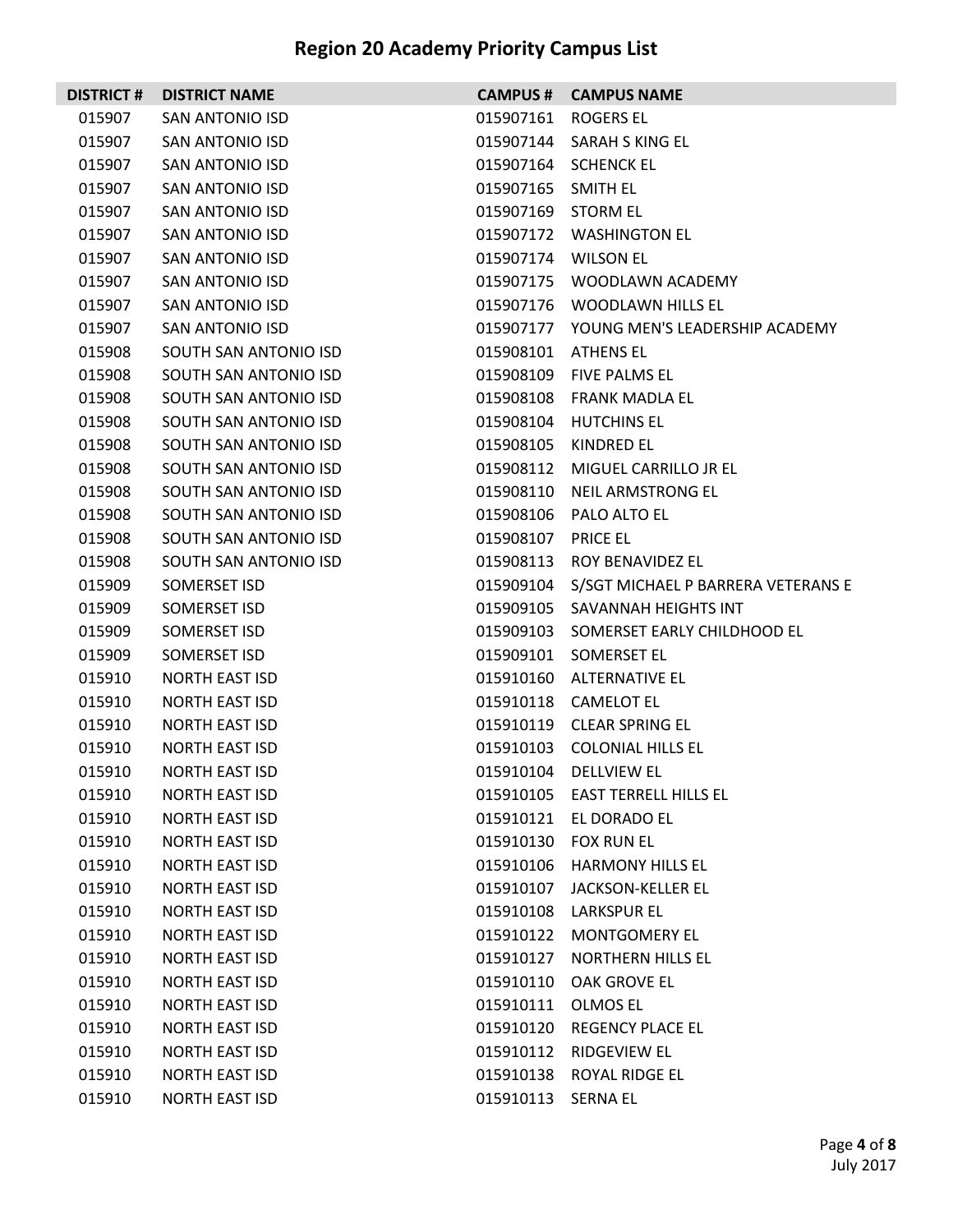| <b>DISTRICT #</b> | <b>DISTRICT NAME</b>    |                    | <b>CAMPUS # CAMPUS NAME</b>  |
|-------------------|-------------------------|--------------------|------------------------------|
| 015910            | <b>NORTH EAST ISD</b>   | 015910125          | <b>STAHL EL</b>              |
| 015910            | <b>NORTH EAST ISD</b>   |                    | 015910114 WALZEM EL          |
| 015910            | <b>NORTH EAST ISD</b>   |                    | 015910115 WEST AVENUE EL     |
| 015910            | <b>NORTH EAST ISD</b>   |                    | 015910116 WILSHIRE EL        |
| 015910            | <b>NORTH EAST ISD</b>   |                    | 015910117 WINDCREST EL       |
| 015910            | <b>NORTH EAST ISD</b>   |                    | 015910124 WOODSTONE EL       |
| 015911            | <b>EAST CENTRAL ISD</b> |                    | 015911102 HARMONY EL         |
| 015911            | <b>EAST CENTRAL ISD</b> |                    | 015911106 HIGHLAND FOREST EL |
| 015911            | <b>EAST CENTRAL ISD</b> |                    | 015911101 JOHN GLENN EL      |
| 015911            | <b>EAST CENTRAL ISD</b> |                    | 015911041 OAK CREST INT      |
| 015911            | <b>EAST CENTRAL ISD</b> |                    | 015911103 PECAN VALLEY EL    |
| 015911            | <b>EAST CENTRAL ISD</b> |                    | 015911042 SALADO INT         |
| 015911            | <b>EAST CENTRAL ISD</b> |                    | 015911104 SINCLAIR EL        |
| 015912            | SOUTHWEST ISD           |                    | 015912107 BIG COUNTRY EL     |
| 015912            | SOUTHWEST ISD           |                    | 015912104 BOB HOPE EL        |
| 015912            | SOUTHWEST ISD           |                    | 015912108 ELM CREEK EL       |
| 015912            | SOUTHWEST ISD           |                    | 015912106 HIDDEN COVE EL     |
| 015912            | SOUTHWEST ISD           |                    | 015912103 INDIAN CREEK EL    |
| 015912            | SOUTHWEST ISD           | 015912109          | KRIEWALD RD EL               |
| 015912            | SOUTHWEST ISD           |                    | 015912111 MEDIO CREEK EL     |
| 015912            | SOUTHWEST ISD           |                    | 015912105 SKY HARBOUR EL     |
| 015912            | SOUTHWEST ISD           |                    | 015912101 SOUTHWEST EL       |
| 015912            | SOUTHWEST ISD           |                    | 015912110 SPICEWOOD PARK EL  |
| 015912            | SOUTHWEST ISD           |                    | 015912102 SUN VALLEY EL      |
| 015915            | <b>NORTHSIDE ISD</b>    |                    | 015915123 ADAMS HILL EL      |
| 015915            | <b>NORTHSIDE ISD</b>    | 015915106 ALLEN EL |                              |
| 015915            | <b>NORTHSIDE ISD</b>    | 015915125 BOONE EL |                              |
| 015915            | <b>NORTHSIDE ISD</b>    |                    | 015915150 BRAUCHLE EL        |
| 015915            | <b>NORTHSIDE ISD</b>    | 015915166 BURKE EL |                              |
| 015915            | <b>NORTHSIDE ISD</b>    | 015915101 CABLE EL |                              |
| 015915            | <b>NORTHSIDE ISD</b>    |                    | 015915128 CARLOS COON EL     |
| 015915            | <b>NORTHSIDE ISD</b>    |                    | 015915177 CARNAHAN EL        |
| 015915            | <b>NORTHSIDE ISD</b>    | 015915135 CODY EL  |                              |
| 015915            | NORTHSIDE ISD           |                    | 015915115 COLONIES NORTH EL  |
| 015915            | <b>NORTHSIDE ISD</b>    |                    | 015915035 DAEP AT HOLMGREEN  |
| 015915            | <b>NORTHSIDE ISD</b>    |                    | 015915171 DRIGGERS EL        |
| 015915            | <b>NORTHSIDE ISD</b>    |                    | 015915124 ESPARZA EL         |
| 015915            | <b>NORTHSIDE ISD</b>    |                    | 015915151 FERNANDEZ EL       |
| 015915            | <b>NORTHSIDE ISD</b>    | 015915107          | <b>FISHER EL</b>             |
| 015915            | <b>NORTHSIDE ISD</b>    |                    | 015915141 FORESTER EL        |
| 015915            | <b>NORTHSIDE ISD</b>    | 015915111 GLASS EL |                              |
| 015915            | <b>NORTHSIDE ISD</b>    | 015915102 GLENN EL |                              |
| 015915            | <b>NORTHSIDE ISD</b>    |                    | 015915103 GLENOAKS EL        |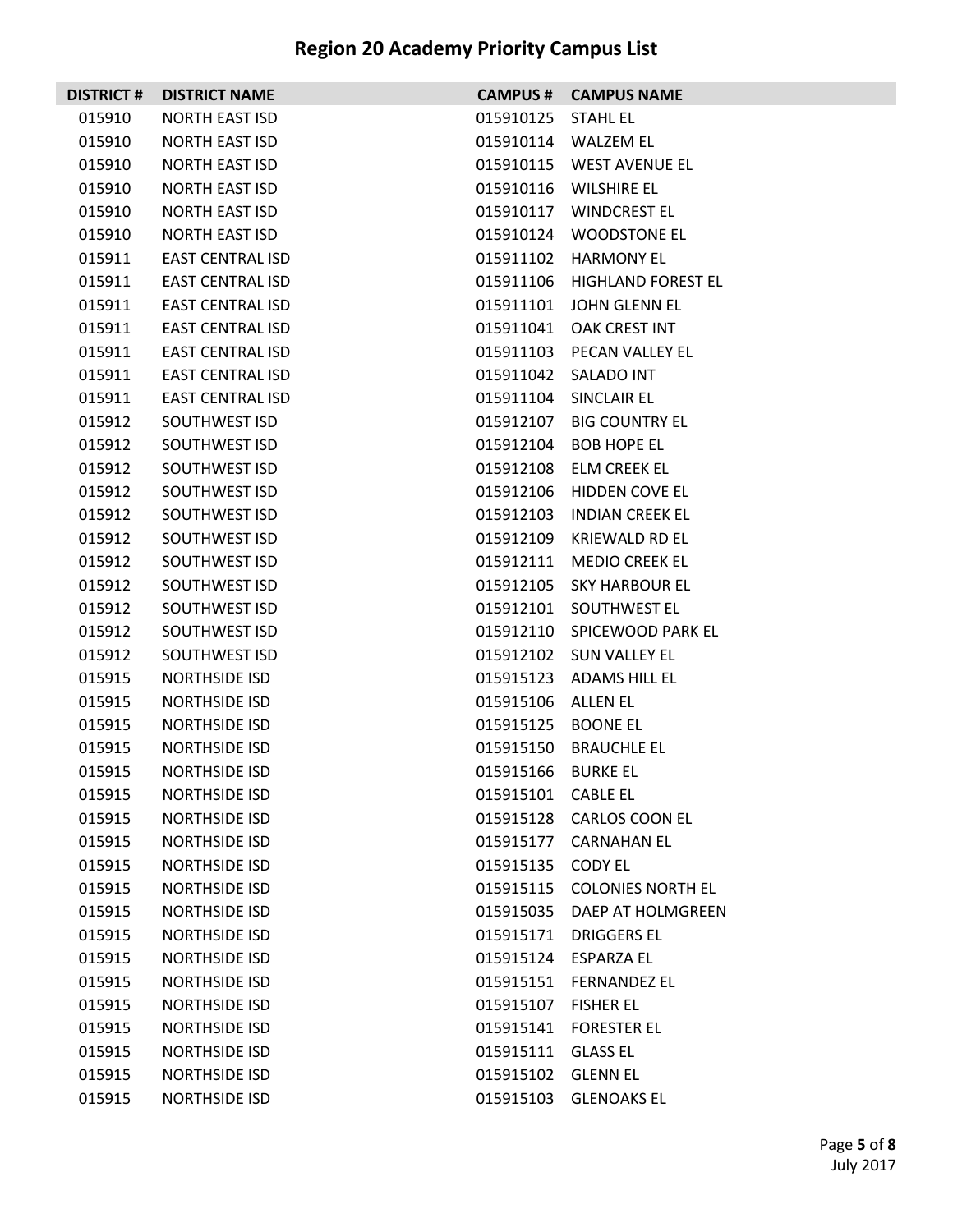| <b>DISTRICT #</b> | <b>DISTRICT NAME</b> |                     | <b>CAMPUS # CAMPUS NAME</b>     |
|-------------------|----------------------|---------------------|---------------------------------|
| 015915            | <b>NORTHSIDE ISD</b> | 015915184           | <b>HATCHETT EL</b>              |
| 015915            | <b>NORTHSIDE ISD</b> |                     | 015915119 HOWSMAN EL            |
| 015915            | <b>NORTHSIDE ISD</b> | 015915105           | <b>HULL EL</b>                  |
| 015915            | <b>NORTHSIDE ISD</b> |                     | 015915138 KNOWLTON EL           |
| 015915            | <b>NORTHSIDE ISD</b> |                     | 015915108 LEON VALLEY EL        |
| 015915            | <b>NORTHSIDE ISD</b> | 015915131 LINTON EL |                                 |
| 015915            | <b>NORTHSIDE ISD</b> | 015915189           | <b>MARTIN EL</b>                |
| 015915            | NORTHSIDE ISD        |                     | 015915158 MCDERMOTT EL          |
| 015915            | <b>NORTHSIDE ISD</b> | 015915185           | <b>MEAD EL</b>                  |
| 015915            | <b>NORTHSIDE ISD</b> |                     | 015915117 MEADOW VILLAGE EL     |
| 015915            | <b>NORTHSIDE ISD</b> | 015915162           | MICHAEL EL                      |
| 015915            | <b>NORTHSIDE ISD</b> |                     | 015915130 MURNIN EL             |
| 015915            | <b>NORTHSIDE ISD</b> | 015915160           | <b>MYERS EL</b>                 |
| 015915            | <b>NORTHSIDE ISD</b> |                     | 015915136 NORTHWEST CROSSING EL |
| 015915            | <b>NORTHSIDE ISD</b> |                     | 015915118 OAK HILLS TERRACE EL  |
| 015915            | <b>NORTHSIDE ISD</b> |                     | 015915122 PASSMORE EL           |
| 015915            | <b>NORTHSIDE ISD</b> | 015915112           | POWELL EL                       |
| 015915            | <b>NORTHSIDE ISD</b> |                     | 015915169 RHODES EL             |
| 015915            | <b>NORTHSIDE ISD</b> |                     | 015915132 TIMBERWILDE EL        |
| 015915            | <b>NORTHSIDE ISD</b> |                     | 015915113 VALLEY HI EL          |
| 015915            | <b>NORTHSIDE ISD</b> |                     | 015915116 VILLARREAL EL         |
| 015915            | <b>NORTHSIDE ISD</b> | 015915183 WARD EL   |                                 |
| 015915            | <b>NORTHSIDE ISD</b> |                     | 015915114 WESTWOOD TERRACE EL   |
| 015916            | <b>JUDSON ISD</b>    |                     | 015916112 CANDLEWOOD EL         |
| 015916            | <b>JUDSON ISD</b>    | 015916101           | <b>CONVERSE EL</b>              |
| 015916            | <b>JUDSON ISD</b>    |                     | 015916119 COPPERFIELD EL        |
| 015916            | <b>JUDSON ISD</b>    |                     | 015916104 CORONADO VILLAGE EL   |
| 015916            | <b>JUDSON ISD</b>    |                     | 015916106 CRESTVIEW EL          |
| 015916            | <b>JUDSON ISD</b>    |                     | 015916103 ED FRANZ EL           |
| 015916            | <b>JUDSON ISD</b>    | 015916113 ELOLF EL  |                                 |
| 015916            | <b>JUDSON ISD</b>    |                     | 015916102 HOPKINS EL            |
| 015916            | <b>JUDSON ISD</b>    |                     | 015916117 JAMES L MASTERS       |
| 015916            | <b>JUDSON ISD</b>    | 015916115           | <b>MARY LOU HARTMAN</b>         |
| 015916            | <b>JUDSON ISD</b>    |                     | 015916111 MILLER POINT EL       |
| 015916            | <b>JUDSON ISD</b>    | 015916105           | PARK VILLAGE EL                 |
| 015916            | <b>JUDSON ISD</b>    |                     | 015916116 RICARDO SALINAS EL    |
| 015916            | <b>JUDSON ISD</b>    |                     | 015916110 SPRING MEADOWS EL     |
| 015916            | <b>JUDSON ISD</b>    |                     | 015916114 WILLIAM PASCHALL EL   |
| 015916            | <b>JUDSON ISD</b>    | 015916107           | WOODLAKE EL                     |
| 015917            | SOUTHSIDE ISD        |                     | 015917105 FREEDOM EL            |
| 015917            | SOUTHSIDE ISD        | 015917104           | <b>HERITAGE EL</b>              |
| 015917            | SOUTHSIDE ISD        |                     | 015917106 JULIAN C GALLARDO EL  |
| 015917            | SOUTHSIDE ISD        |                     | 015917103 LOSOYA INT            |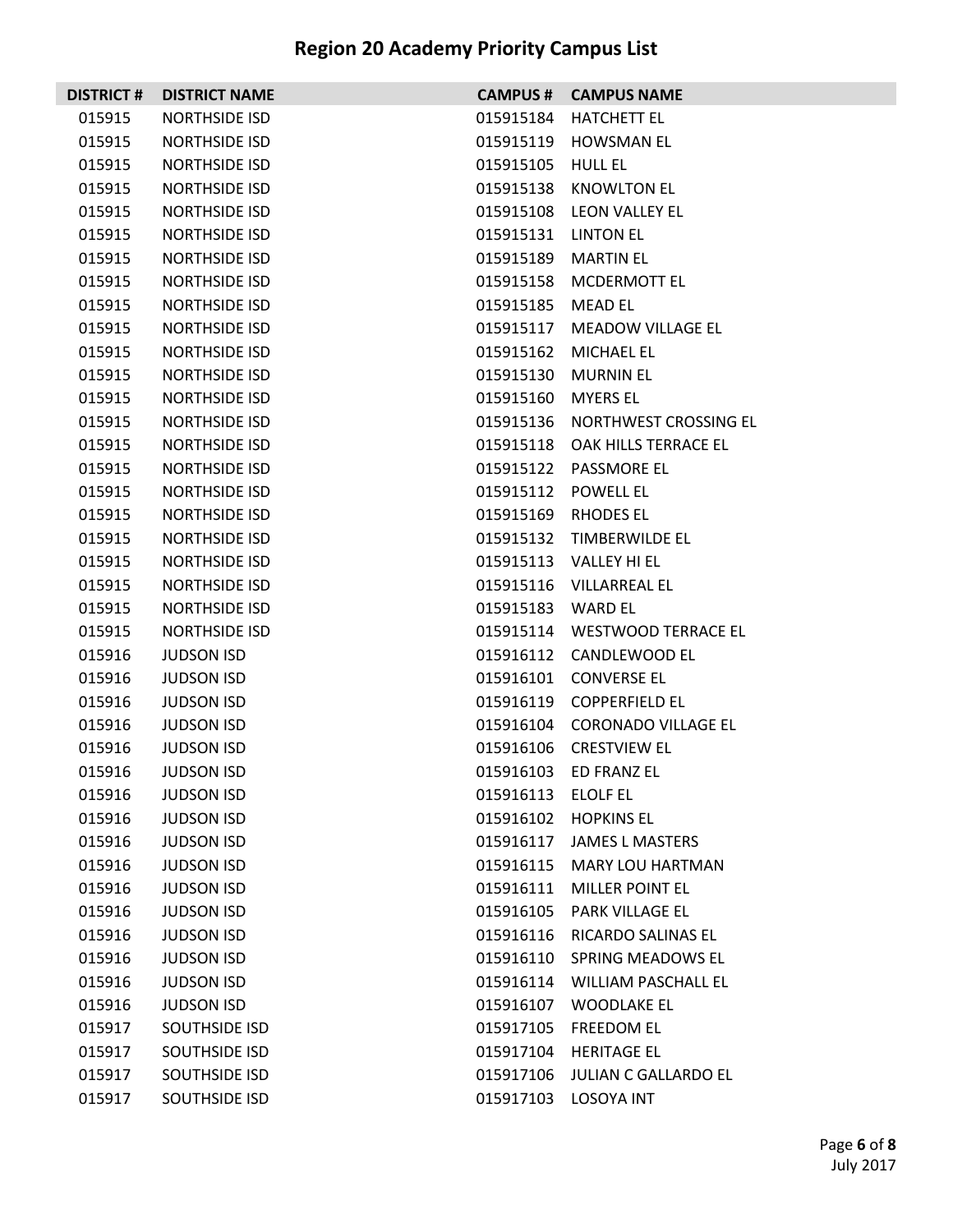| <b>DISTRICT#</b> | <b>DISTRICT NAME</b>        | <b>CAMPUS #</b> | <b>CAMPUS NAME</b>                           |
|------------------|-----------------------------|-----------------|----------------------------------------------|
| 015917           | <b>SOUTHSIDE ISD</b>        | 015917002       | SOUTHSIDE ALTER CTR                          |
| 015917           | <b>SOUTHSIDE ISD</b>        |                 | 015917102 W M PEARCE PRI                     |
| 046902           | <b>COMAL ISD</b>            | 046902206       | <b>COMAL DISCIPLINE CENTER</b>               |
| 046902           | COMAL ISD                   | 046902115       | <b>FREIHEIT EL</b>                           |
| 046902           | <b>COMAL ISD</b>            | 046902104       | <b>GOODWIN FRAZIER EL</b>                    |
| 046902           | COMAL ISD                   | 046902117       | <b>MORNINGSIDE EL</b>                        |
| 046902           | COMAL ISD                   | 046902105       | STARTZVILLE EL                               |
| 064903           | <b>CARRIZO SPRINGS CISD</b> |                 | 064903102 CARRIZO SPRINGS EL                 |
| 064903           | <b>CARRIZO SPRINGS CISD</b> | 064903103       | <b>CARRIZO SPRINGS INT</b>                   |
| 082902           | DILLEY ISD                  | 082902101       | DILLEY EL                                    |
| 082903           | PEARSALL ISD                | 082903103       | PEARSALL INT                                 |
| 082903           | PEARSALL ISD                |                 | 082903104 TED FLORES EL                      |
| 094902           | SCHERTZ-CIBOLO-U CITY ISD   | 094902102       | ROSE GARDEN EL                               |
| 094902           | SCHERTZ-CIBOLO-U CITY ISD   | 094902103       | <b>SCHERTZ EL</b>                            |
| 094904           | <b>MARION ISD</b>           | 094904101       | NORMA KRUEGER EL                             |
| 108807           | <b>IDEA PUBLIC SCHOOLS</b>  | 108807120       | <b>IDEA CARVER ACADEMY</b>                   |
| 108807           | <b>IDEA PUBLIC SCHOOLS</b>  | 108807121       | <b>IDEA SOUTH FLORES ACADEMY</b>             |
| 108807           | <b>IDEA PUBLIC SCHOOLS</b>  |                 | 108807122 IDEA MONTERREY PARK ACADEMY        |
| 108807           | <b>IDEA PUBLIC SCHOOLS</b>  | 108807123       | <b>IDEA WALZEM ACADEMY</b>                   |
| 108807           | <b>IDEA PUBLIC SCHOOLS</b>  |                 | 108807124 IDEA EASTSIDE ACADEMY              |
| 108807           | <b>IDEA PUBLIC SCHOOLS</b>  | 108807125       | <b>IDEA JUDSON ACADEMY</b>                   |
| 108807           | <b>IDEA PUBLIC SCHOOLS</b>  | 108807126       | <b>IDEA MAYS ACADEMY</b>                     |
| 130801           | MEADOWLAND CHARTER SCHOOL   | 130801001       | MEADOWLAND CHARTER SCHOOL                    |
| 133901           | <b>CENTER POINT ISD</b>     | 133901101       | <b>CENTER POINT EL</b>                       |
| 133902           | HUNT ISD                    | 133902101       | HUNT SCHOOL                                  |
| 133903           | KERRVILLE ISD               | 133903101       | <b>DANIELS EL</b>                            |
| 133903           | <b>KERRVILLE ISD</b>        | 133903103       | NIMITZ EL                                    |
| 133903           | <b>KERRVILLE ISD</b>        |                 | 133903102 STARKEY EL                         |
| 133904           | INGRAM ISD                  |                 | 133904101 INGRAM EL                          |
| 136901           | <b>BRACKETT ISD</b>         |                 | 136901101 JONES ELEMENTARY/INTERMEDIATE SCHO |
| 142901           | COTULLA ISD                 | 142901104       | <b>ENCINAL EL</b>                            |
| 142901           | COTULLA ISD                 |                 | 142901102 RAMIREZ-BURKS EL                   |
| 159901           | <b>EAGLE PASS ISD</b>       |                 | 159901121 ARMANDO CERNA EL                   |
| 159901           | <b>EAGLE PASS ISD</b>       |                 | 159901111 BENAVIDES HEIGHTS EL               |
| 159901           | <b>EAGLE PASS ISD</b>       | 159901104       | <b>DENA KELSO GRAVES EL</b>                  |
| 159901           | <b>EAGLE PASS ISD</b>       |                 | 159901112 EARLY CHILDHOOD CENTER             |
| 159901           | <b>EAGLE PASS ISD</b>       | 159901118       | HENRY B GONZALEZ ELEMENTARY                  |
| 159901           | <b>EAGLE PASS ISD</b>       | 159901119       | KENNEDY EL                                   |
| 159901           | <b>EAGLE PASS ISD</b>       | 159901103       | LANGUAGE DEVELOPMENT CENTER                  |
| 159901           | <b>EAGLE PASS ISD</b>       | 159901120       | LIBERTY ELEMENTARY                           |
| 159901           | <b>EAGLE PASS ISD</b>       | 159901107       | MAUDE MAE KIRCHNER EL                        |
| 159901           | <b>EAGLE PASS ISD</b>       | 159901105       | NELLIE MAE GLASS ELEMENTARY                  |
| 159901           | <b>EAGLE PASS ISD</b>       |                 | 159901122 PERFECTO MANCHA EL                 |